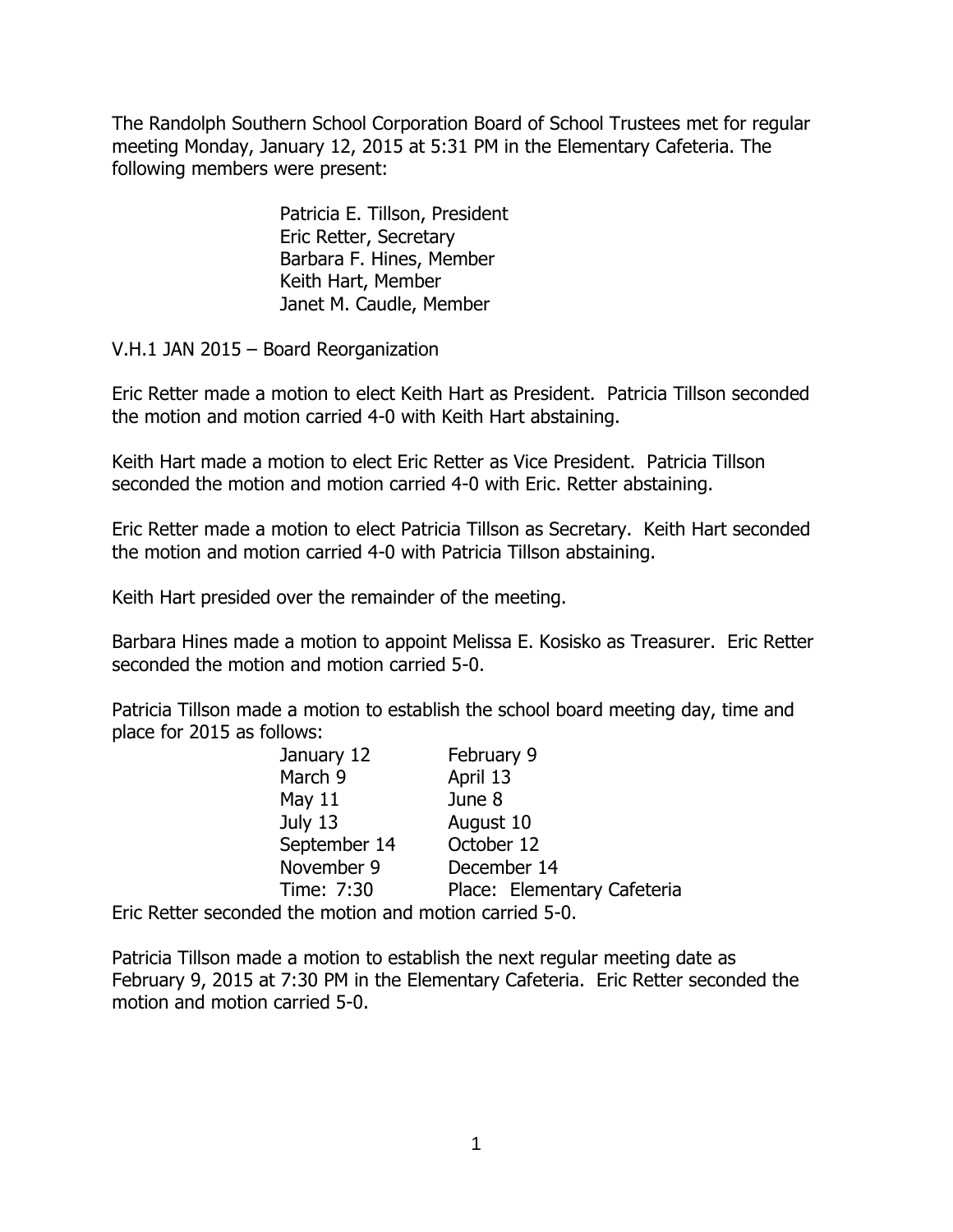Barbara Hines made a motion to select Meeks Cockerill as Corporation Attorney for 2015 at a retainer of \$3,000.00 with time in excess of 25 hours/year billed at \$120/HR. Eric Retter seconded the motion and motion carried 5-0.

Patricia Tillson made a motion to establish compensation for Board Members for 2015 as follows:

> Annual Compensation: \$2000.00 (Statutory Maximum) Regular Scheduled Monthly per Meeting Attended Compensation: \$60.00 Maximum Scheduled Meetings Receiving Compensation: 12

Eric Retter seconded the motion and motion carried 5-0

Barbara Hines made a motion to approve Board Meeting Clerk rate at \$30/Hr. Patricia Tillson seconded the motion and motion carried 5-0.

Patricia Tillson made a motion to selection the following committee assignments for 2015:

- 1. Discussion: Barbara Hines
- 2. Negotiations: Keith Hart and Eric Retter
- 3. Technology: Jan Caudle
- 4. Legislation: Patricia Tillson
- 5. Athletic: Barbara Hines and Eric Retter
- 6. Collaboration/Consolidation: Keith Hart and Eric Retter
- 7. Safety: Patricia Tillson
- 8. Wellness: Jan Caudle
- 9. Sick Bank Keith Hart

Eric Retter seconded the motion and motion carried 5-0.

Patricia Tillson made a motion to designate the News Gazette, Winchester, Indiana for official publications of budgets, advertising, etc. Jan Caudle seconded the motion and motion carried 5-0.

Patricia Tillson made a motion to accept the Conflict of Interest Forms for M. Nell Girton, Keith Hart, Eric L. Retter and Patricia E. Tillson as presented. Janet Caudle seconded the motion and motion carried 5-0.

#### II. JAN 2015

Patricia Tillson made a motion to approve the December 8, 2014 minutes as presented. Barbara Hines seconded the motion and motion carried 5-0.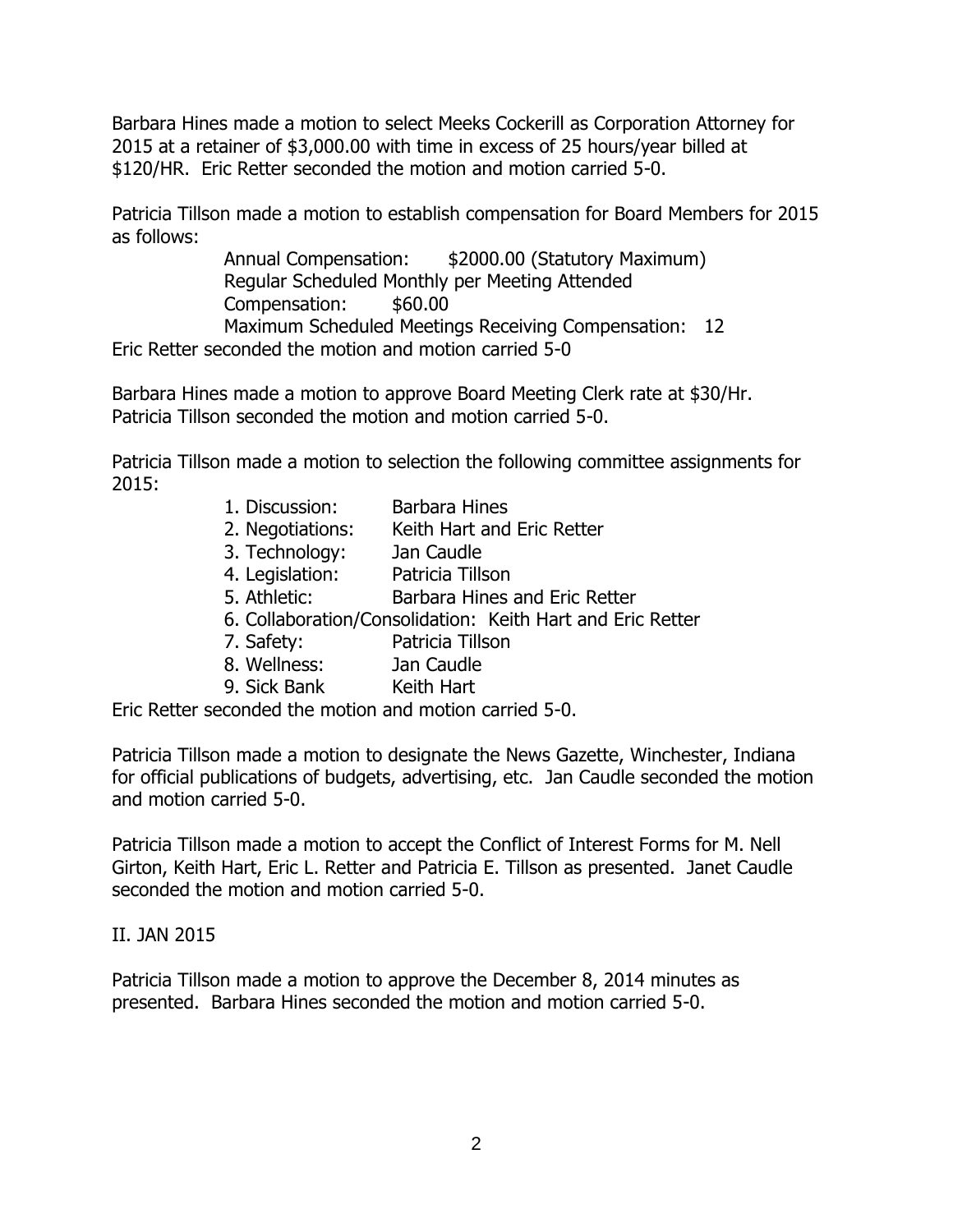## IV.A.1 JAN 2015

I. Patricia Tillson made a motion to approve the second reading of the following updated Board Policies from Neola: 1240, 1241, 1543, 2700, 3124, 5114, 5320, 8432, 0132.1, 1220, 8311, 3131, 2461, 5605, 5630.01, 5830, 8500, 8540, 9210, 9211, 5200, 8330, 0100, 0142.3, 0144.3, 3120.08, 4120.08, 5340.01, 8455, 3122.01, 4122.01, 3170, 4170, 5530, 3120, 4120, 3120.04, 3140, 4140, 3419, 4419, 5830, 9211, 5330, 8451, 7540.02, 7540.03, 7540.04, 2221, 5111, 6150, 8510. Eric Retter seconded the motion and motion carried 5-0.

## VI .A.1 JAN 2015

Patricia Tillson made a motion to approve December 31, 2014 Accounts Payable Vouchers 1130-1167, 1186-1193, 1219-1224 as presented and January 2015 Accounts Payable Vouchers 1168-1185, 1194-1218, 15-63 as presented. Janet Caudle seconded the motion and motion carried 5-0.

#### VI.B.1 JAN 2015

Barbara Hines made a motion to approve the maternity leave request for Julie Price from approximately February 3, 2015 to May 6, 2015. Eric Retter seconded the motion and motion carried 5-0.

#### VI.B.2 JAN 2015

Eric Retter made a motion to approve Vacation Carry-Over Days for 12 Month Employees as follows:

Scott Dingess 62.5 Joel Craig 5 Jacob Miller .5 Krista McKinney 8.5 Michelle Brummett 7 Annette Wilson 5.5 Melissa Kosisko 4 Nell Girton 37 Janet Caudle seconded the motion and motion carried 5-0.

VI.C. 1 JAN 2015

Patricia Tillson made a motion to approve the following fund raiser:

Group: Art Club Contact Person: Justin Walker Event: Selling Ceramics at Choir and Band Event Date: 12-16-14 Anticipated Income: \$100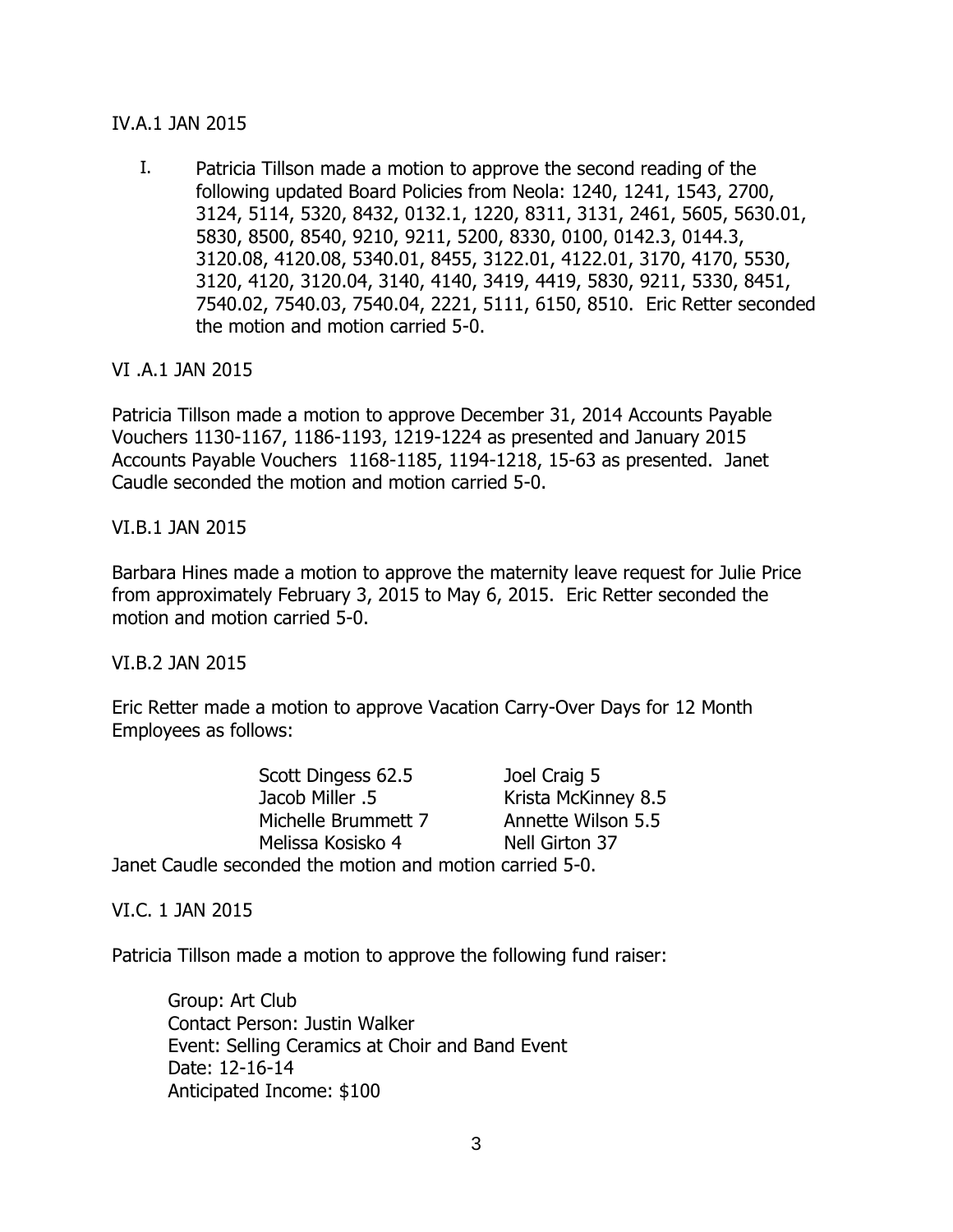Method: Selling Ceramics at Choir and Band Event Purpose: Operation Budget Barbara Hines seconded the motion and motion carried 5-0.

# VI.D.1 JAN 2015

Eric Retter made a motion to approve the use of the High School cafeteria and gym for Annual Toy Show for Lions Club Tractor Pull. The hours for use are January  $30<sup>th</sup>$ , 9 PM and the day of show January 31, 8 AM to 3 PM. Jordan Austin is the person in charge. A certificate of insurance is on file. Patricia Tillson seconded the motion and motion carried 5-0.

## VIII. JAN 2015

Superintendent reported on maintenance items of boiler condensation traps and cracked blower housing repairs on 1-6-15 by Ellis Mechanical and Fink Inc.; RSHS cafeteria hood replacement next week by B.A. Romines; High School gym floor drying completed by Moisture Management; bus service and inspections completed on #6, #5, #24, #21, and both minivans completed by certified mechanics; General Fund Expenditure Report Provided by Office of School Finance; missed school days: January 6, 7 & 8 with make-up days: of January 19, February 13, & February 16; and, 1782 Budget Order has not been approved at this time but the DLGF is required to provide the budget no later than February 15 per Indiana code.

Please note ADM has went up by 14.5 students and total enrollment by 16 students since 9-12-14. ADM is 480.5/497 as of 1/12/2015. RSSC receives \$5869.01 for each student on ADM count and a potential \$85,550.65 under the new two day count system.

There were no faculty, staff and/or student comments.

Patron Mark Snider spoke about his tax rate increases as well as the consolidation/collaboration discussions with other schools. Superintendent Bowsman stated that Randolph Southern has the second lowest tax rate in Randolph County and the  $4<sup>th</sup>$  lowest tax rate in four counties (Delaware, Henry, Wayne and Randolph). This includes 22 school corporations. A consolidation with any school other than Union School Corporation would increase the tax rate at Randolph Southern.

Patron Shelby Abrams spoke concerning an incident that happened in the high school as his grandson and RS graduate Seth Mitchem was visiting the school. He felt that Seth had been treated with respect as he is serving in the military and was dressed in his uniform at the time. There was discussion as to the sign-in and visitor procedures followed in the buildings and what could be allowed during a school visit.